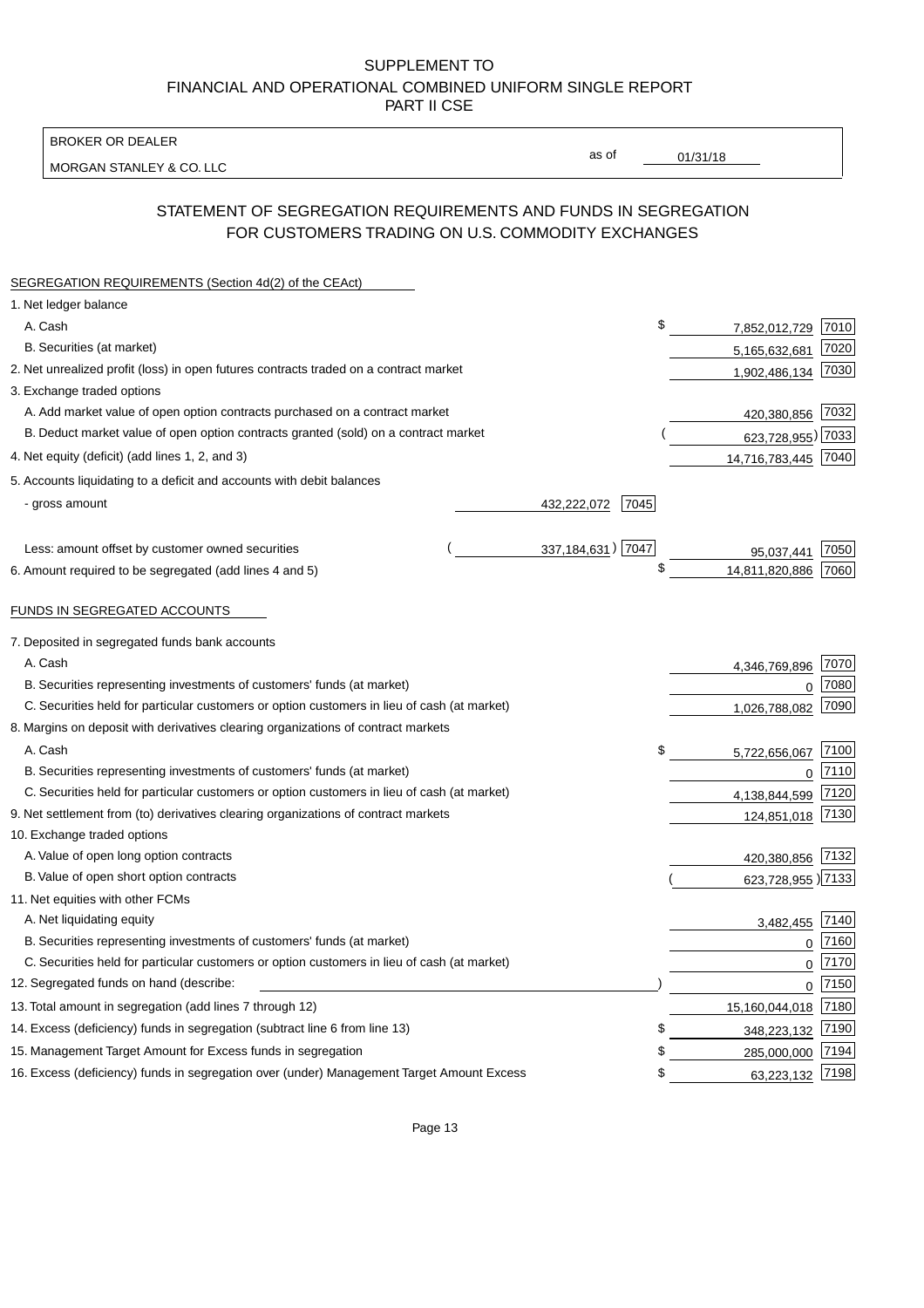MORGAN STANLEY & CO. LLC

01/31/18  $\overline{\phantom{a}}$ 

as of

# STATEMENT OF SEGREGATION REQUIREMENTS AND FUNDS IN SEGREGATION FOR CUSTOMERS' DEALER OPTIONS ACCOUNTS

| 1. Amount required to be segregated in accordance |           |        |
|---------------------------------------------------|-----------|--------|
| with Commission regulation 32.6                   | \$        | 7200   |
| 2. Funds in segregated accounts                   |           |        |
| A. Cash                                           | $0$  7210 |        |
| B. Securities (at market)                         | $0$  7220 |        |
| C. Total                                          |           | 7230   |
| 3. Excess (deficiency) funds in segregation       |           |        |
| (subtract line 2.C from line 1)                   |           | 0 7240 |
|                                                   |           |        |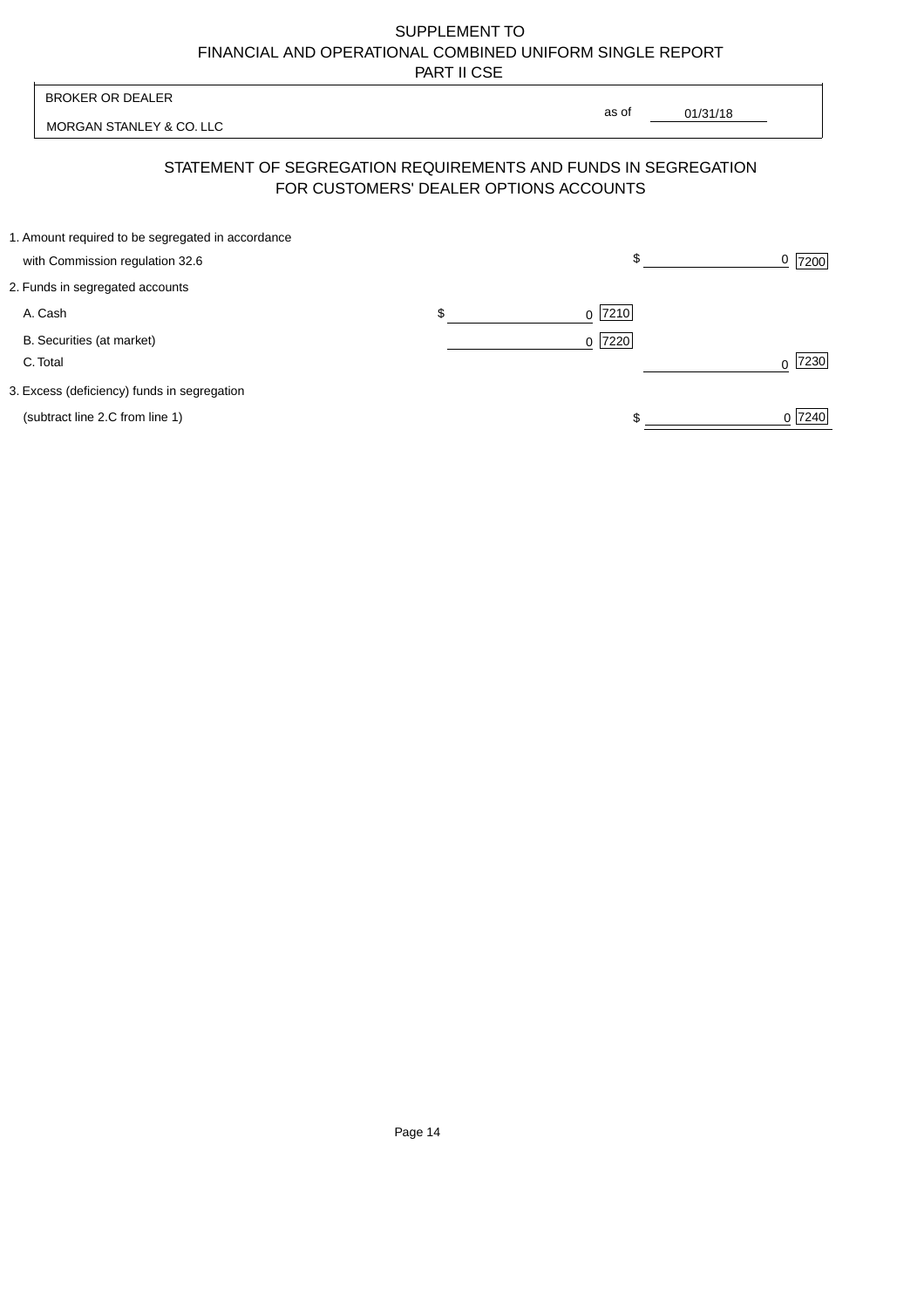PART II CSE

| BROKER OR DEALER         |       |          |
|--------------------------|-------|----------|
| MORGAN STANLEY & CO. LLC | as of | 01/31/18 |

### STATEMENT OF SECURED AMOUNTS AND FUNDS HELD IN SEPARATE ACCOUNTS PURSUANT TO COMMISSION REGULATION 30.7

#### FOREIGN FUTURES AND FOREIGN OPTIONS SECURED AMOUNTS

| 1. Net ledger balance - Foreign Futures and Foreign Option Trading - All Customers<br>A. Cash<br>\$<br>B. Securities (at market) | \$<br>O.       | 7305 |
|----------------------------------------------------------------------------------------------------------------------------------|----------------|------|
|                                                                                                                                  |                |      |
|                                                                                                                                  | 3,044,265,261  | 7315 |
|                                                                                                                                  | 1,737,091,322  | 7317 |
| 2. Net unrealized profit (loss) in open futures contracts traded on a foreign board of trade                                     | 728,011,227    | 7325 |
| 3. Exchange traded options                                                                                                       |                |      |
| A. Market value of open option contracts purchased on a foreign board of trade                                                   | 19,749,001     | 7335 |
| B. Market value of open contracts granted (sold) on a foreign board of trade                                                     | (22, 709, 366) | 7337 |
| 4. Net equity (deficit) (add lines 1. 2. and 3.)<br>\$                                                                           | 5,506,407,445  | 7345 |
| 5. Accounts liquidating to a deficit and accounts with                                                                           |                |      |
| 7351<br>debit balances - gross amount<br>70,447,747                                                                              |                |      |
| 69,962,452) 7352<br>Less: amount offset by customer owned securities                                                             | 485,295        | 7354 |
| \$<br>6. Amount required to be set aside as the secured amount - Net Liquidating Equity Method (add lines 4 and 5)               | 5,506,892,740  | 7355 |
| 7. Greater of amount required to be set aside pursuant to foreign jurisdiction (above) or line 6.<br>\$                          | 5,506,892,740  | 7360 |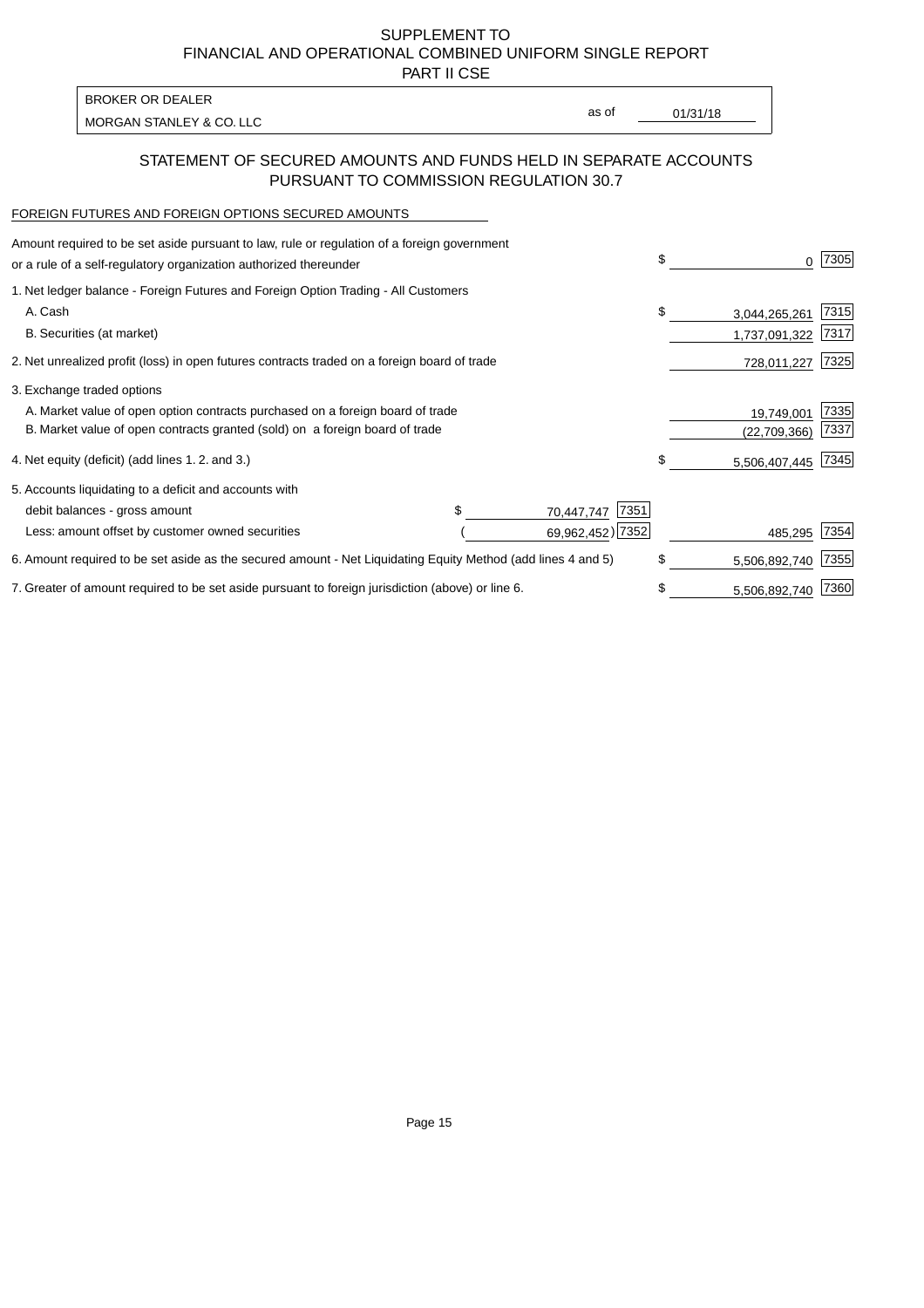BROKER OR DEALER

MORGAN STANLEY & CO. LLC

01/31/18 as of

## STATEMENT OF SECURED AMOUNTS AND FUNDS HELD IN SEPARATE ACCOUNTS PURSUANT TO COMMISSION REGULATION 30.7

#### FUNDS DEPOSITED IN SEPARATE REGULATION 30.7 ACCOUNTS

| 1. Cash in banks                   |                                                                                        |      |                                    |             |                       |
|------------------------------------|----------------------------------------------------------------------------------------|------|------------------------------------|-------------|-----------------------|
|                                    | A. Banks located in the United States                                                  |      | \$<br>349,510,291                  | 7500        |                       |
|                                    | B. Other banks qualified under Regulation 30.7                                         |      |                                    |             |                       |
| Name(s):                           | 0                                                                                      | 7510 | 844,206,410 7520 \$                |             | 1,193,716,701 7530    |
| 2. Securities                      |                                                                                        |      |                                    |             |                       |
|                                    | A. In safekeeping with banks located in the United States                              |      | \$<br>364, 343, 627 7540           |             |                       |
|                                    | B. In safekeeping with other banks qualified under Regulation 30.7                     |      |                                    |             |                       |
| Name(s):                           | 0                                                                                      | 7550 | 0                                  | 7560        | 364, 343, 627 7570    |
|                                    | 3. Equities with registered futures commission merchants                               |      |                                    |             |                       |
| A. Cash                            |                                                                                        |      | \$<br>8,736,791                    | 7580        |                       |
| <b>B.</b> Securities               |                                                                                        |      |                                    | $0$ 7590    |                       |
|                                    | C. Unrealized gain (loss) on open futures contracts                                    |      | (1,200,423)                        | 7600        |                       |
| D. Value of long option contracts  |                                                                                        |      |                                    | $0^{7610}$  |                       |
| E. Value of short option contracts |                                                                                        |      |                                    | $0)$ 7615   | 7,536,368 7620        |
|                                    | 4. Amounts held by clearing organizations of foreign boards of trade                   |      |                                    |             |                       |
| Name(s):                           |                                                                                        | 7630 |                                    |             |                       |
| A. Cash                            |                                                                                        |      | \$                                 | 0 7640      |                       |
| <b>B.</b> Securities               |                                                                                        |      |                                    | $0$ 7650    |                       |
|                                    | C. Amount due to (from) clearing organizations - daily variation                       |      | 0                                  | 7660        |                       |
| D. Value of long option contracts  |                                                                                        |      |                                    | 0 7670      |                       |
| E. Value of short option contracts |                                                                                        |      |                                    | $_0$ ) 7675 | 0 7680                |
|                                    | 5. Amounts held by members of foreign boards of trade                                  |      |                                    |             |                       |
| Name(s):                           | 0                                                                                      | 7690 |                                    |             |                       |
| A. Cash                            |                                                                                        |      | \$<br>2,035,325,698 7700           |             |                       |
| <b>B.</b> Securities               |                                                                                        |      | 1,372,747,695 7710                 |             |                       |
|                                    | C. Unrealized gain (loss) on open futures contracts                                    |      | 729,209,099 7720                   |             |                       |
| D. Value of long option contracts  |                                                                                        |      | 19,749,001 7730                    |             |                       |
| E. Value of short option contracts |                                                                                        |      | $(22,709,366)$ <sup>)</sup> [7735] |             | 7740<br>4,134,322,127 |
|                                    | 6. Amounts with other depositories designated by a foreign board of trade              |      |                                    |             |                       |
| Name(s):                           | 0                                                                                      | 7750 |                                    |             | 0 7760                |
|                                    | 7. Segregated funds on hand (describe:                                                 |      |                                    |             | 0 7765                |
|                                    | 8. Total funds in separate section 30.7 accounts                                       |      |                                    |             | 5,699,918,823 7770    |
|                                    | 9. Excess (deficiency) set Aside Funds for Secured Amount (subtract Line 7 Secured     |      |                                    |             |                       |
| Statement page 15 from Line 8)     |                                                                                        |      |                                    | \$          | 193,026,083 7380      |
|                                    | 10. Management Target Amount for Excess funds in separate section 30.7 accounts        |      |                                    | \$          | 140,000,000 7780      |
|                                    | 11. Excess (deficiency) funds in separate 30.7 accounts over (under) Management Target |      |                                    | \$          | 53,026,083 7785       |
|                                    |                                                                                        |      |                                    |             |                       |